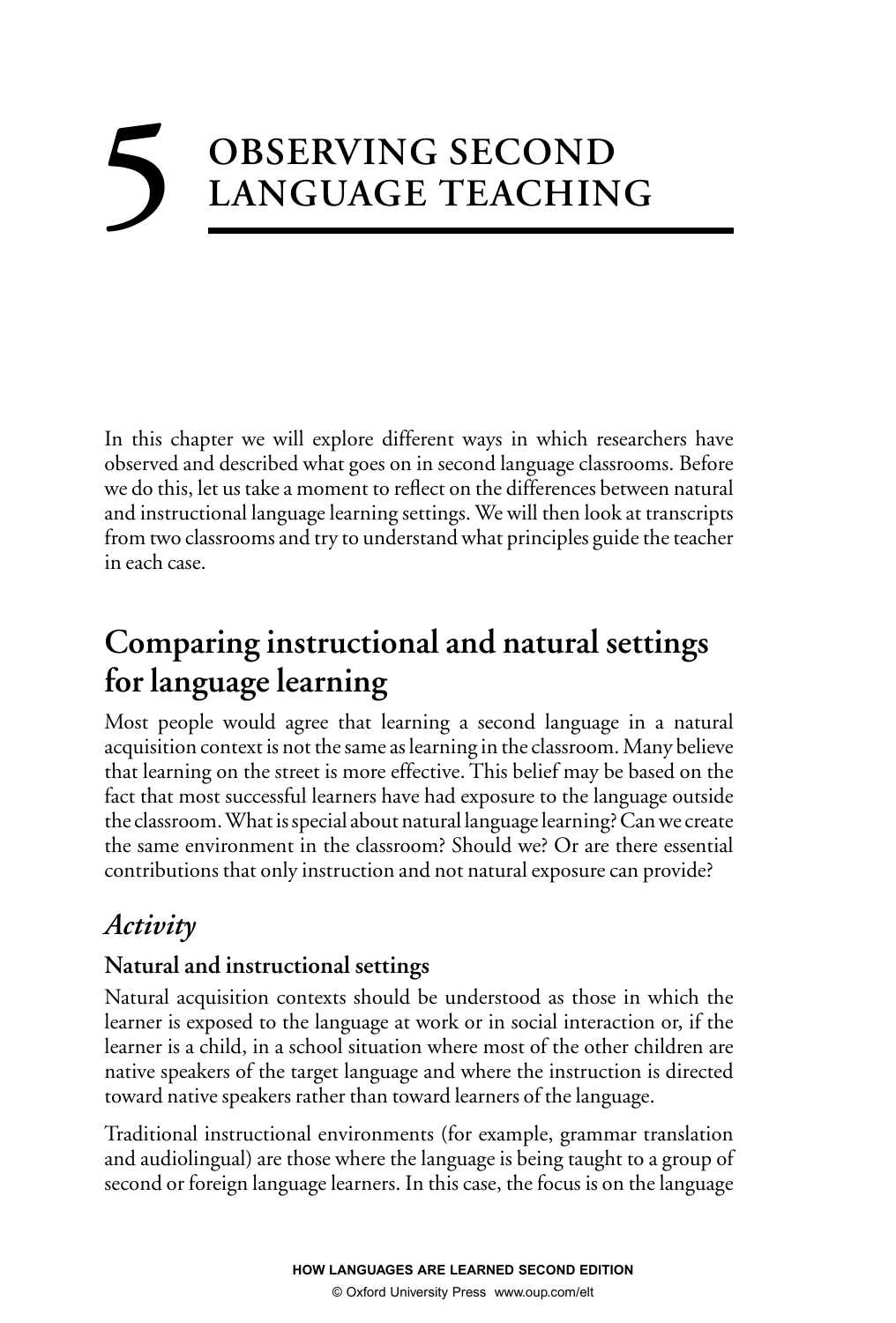itself, rather than on information which is carried by the language. The teacher's goal is to see to it that students learn the vocabulary and grammatical rules of the target language. The goal of learners in such courses is often to pass an examination rather than to use the language for daily communicative interaction.



Communicative, *content-based* and *task-based* instructional environments also involve learners whose goal is learning the language itself, but the style of instruction places the emphasis on interaction, conversation, and language use, rather than on learning *about* the language. The topics which are discussed in communicative and task-based instructional environments are often topics of general interest to the learner, for example, how to reply to a classified advertisement from a newspaper. In content-based instruction, the focus of a lesson is usually on the subject-matter, such as history or mathematics, which students are learning through the medium of the second language. In these classes, the focus may occasionally be on the language itself, but the emphasis is on using the language rather than on talking about it. The language which teachers use for teaching is not selected on the basis of teaching a specific feature of the language, but on leading learners to use the language in a variety of contexts. Students' success in these courses is often measured in terms of their ability to 'get things done' in the second language, rather than on their accuracy in using certain grammatical features.

The chart opposite is similar to the one in Chapter 2 (page 33), in which we compared the profiles of first and second language learners. Think about the characteristics of the different contexts for second language learning. Mark a plus (+) in the chart if the characteristic in the left-hand column is typical of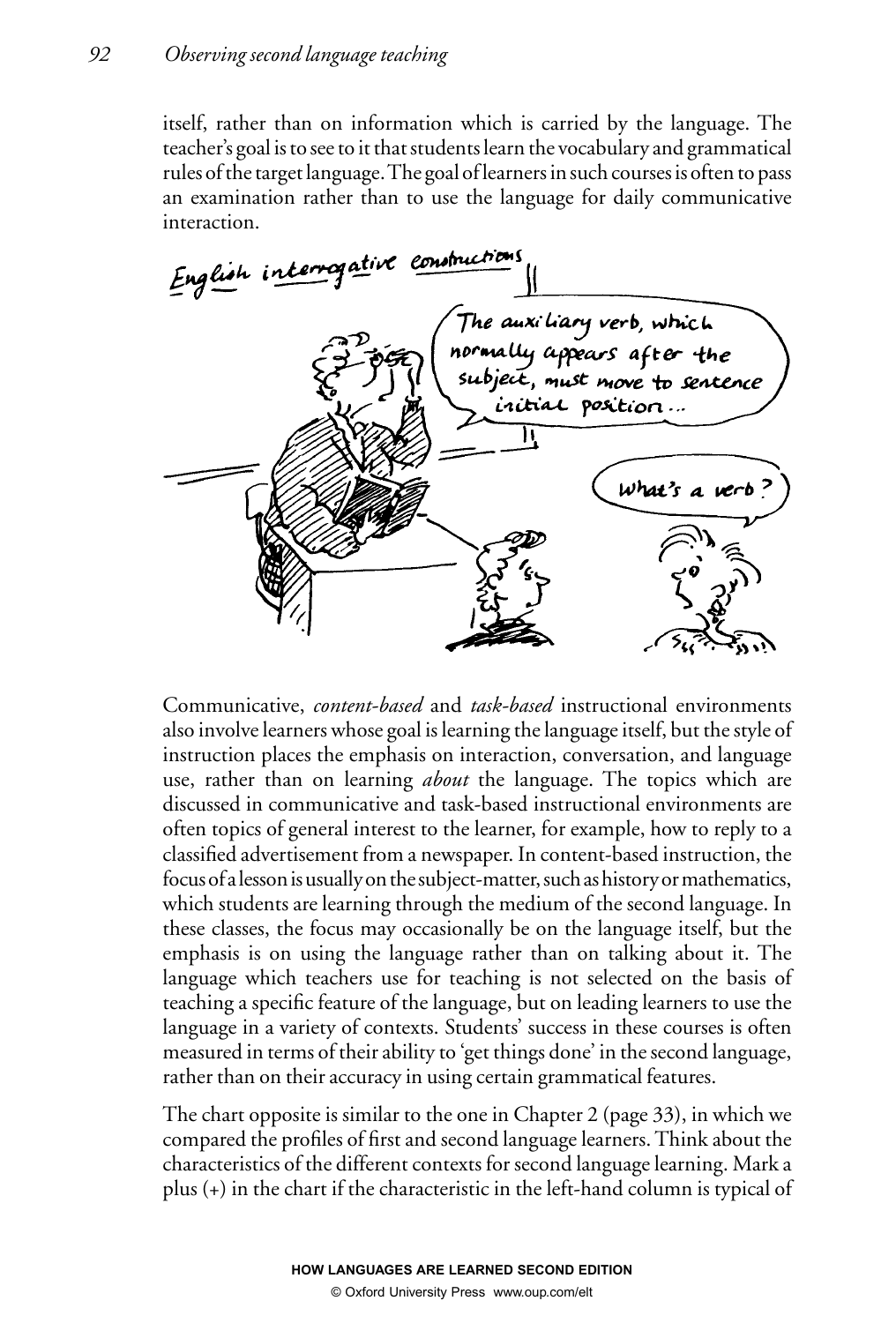the learning environment in the three remaining columns. Mark a minus  $(-)$ if it is not something you usually find in that context. Write '?' if you are not sure.

| <b>Characteristics</b>                       | <b>Natural</b><br>acquisition | <b>Traditional</b><br>instruction | Communicative<br>instruction |
|----------------------------------------------|-------------------------------|-----------------------------------|------------------------------|
| Error correction                             |                               |                                   |                              |
| Learning one thing at a<br>time              |                               |                                   |                              |
| Ample time available for<br>learning         |                               |                                   |                              |
| High ratio of native<br>speakers to learners |                               |                                   |                              |
| Variety of language and<br>discourse types   |                               |                                   |                              |
| Pressure to speak                            |                               |                                   |                              |
| Access to modified input                     |                               |                                   |                              |

#### **Photocopiable** © Oxford University Press

As you look at the pattern of + and – signs you have placed in the chart, you will probably find it matches the following descriptions.

When people learn languages at work, in social interactions, or in the playground, their experiences are often quite different from those of learners in classrooms.

### *In natural acquisition settings*

- Learners are rarely corrected. If their interlocutors can understand what they are saying, they do not remark on the correctness of the learners' speech. They would probably feel it was rude to do so.
- Language is not presented step by step. In natural communicative interactions, the learner will be exposed to a wide variety of vocabulary and structures.
- The learner is surrounded by the language for many hours each day. Some of that language is addressed to the learner; much of it is simply 'overheard'.
- The learner usually encounters a number of different people who use the target language proficiently.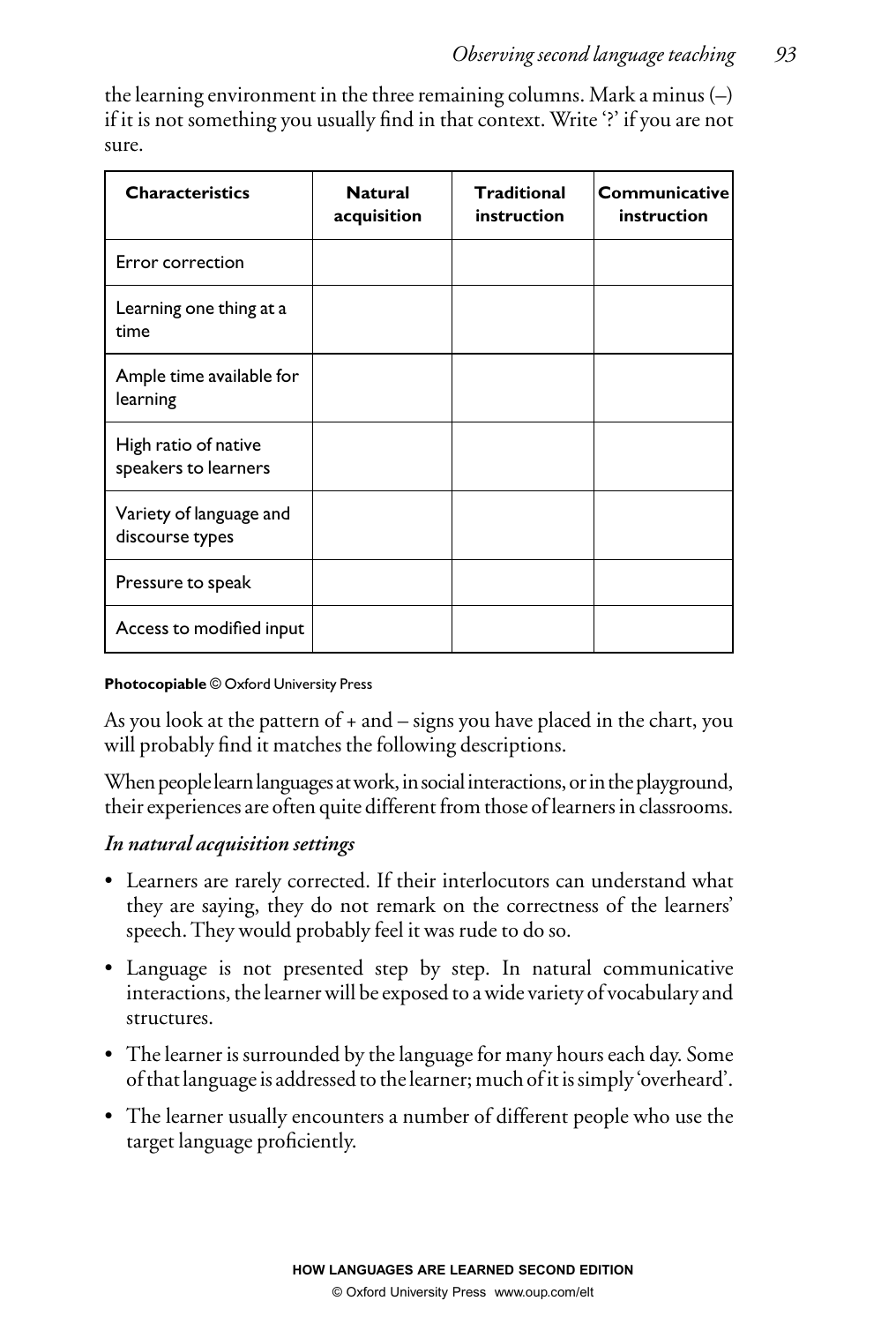- Learners observe or participate in many different types of language events: brief greetings, commercial transactions, exchanges of information, arguments, instructions at school or in the workplace. They may also encounter the written language in the form of notices, newspapers, posters, etc.
- Learners must often use their limited second language ability to respond to questions or get information. In these situations, the emphasis is on getting meaning across clearly, and more proficient speakers tend to be tolerant of errors that do not interfere with meaning.
- Modified input is available in many one-to-one conversations. In situations where many native speakers are involved in the conversation, however, the learner often has difficulty getting access to language he or she can understand.

The events and activities which are typical of traditional instruction differ from those encountered in natural acquisition settings. Traditional classrooms include grammar translation approaches in which there is considerable use of translation activities and grammatical rules, and audiolingual approaches where there is little use of the first language but where learners are expected to learn through repetition and habit formation.

## *In traditional instructional settings*

- Errors are frequently corrected. Accuracy tends to be given priority over meaningful interaction.
- Input is structurally graded, simplified, and sequenced by the teacher and the textbook. Linguistic items are presented and practised in isolation, one item at a time, in a sequence from what is assumed to be 'simple' to that which is 'complex'.
- Learning is often limited to only a few hours a week.
- The teacher is often the only native or proficient speaker the student comes in contact with.
- Students experience a limited range of language discourse types (often a chain of Teacher asks a question/Student answers/Teacher evaluates response). The written language they encounter is selected to represent specific grammatical features rather than for its content.
- Students often feel great pressure to speak or write the second language and to do so correctly from the very beginning.
- Teachers often use the learners' native language to give instructions or in other classroom management events. However, when they use the target language, they tend to modify their language in order to ensure comprehension and compliance.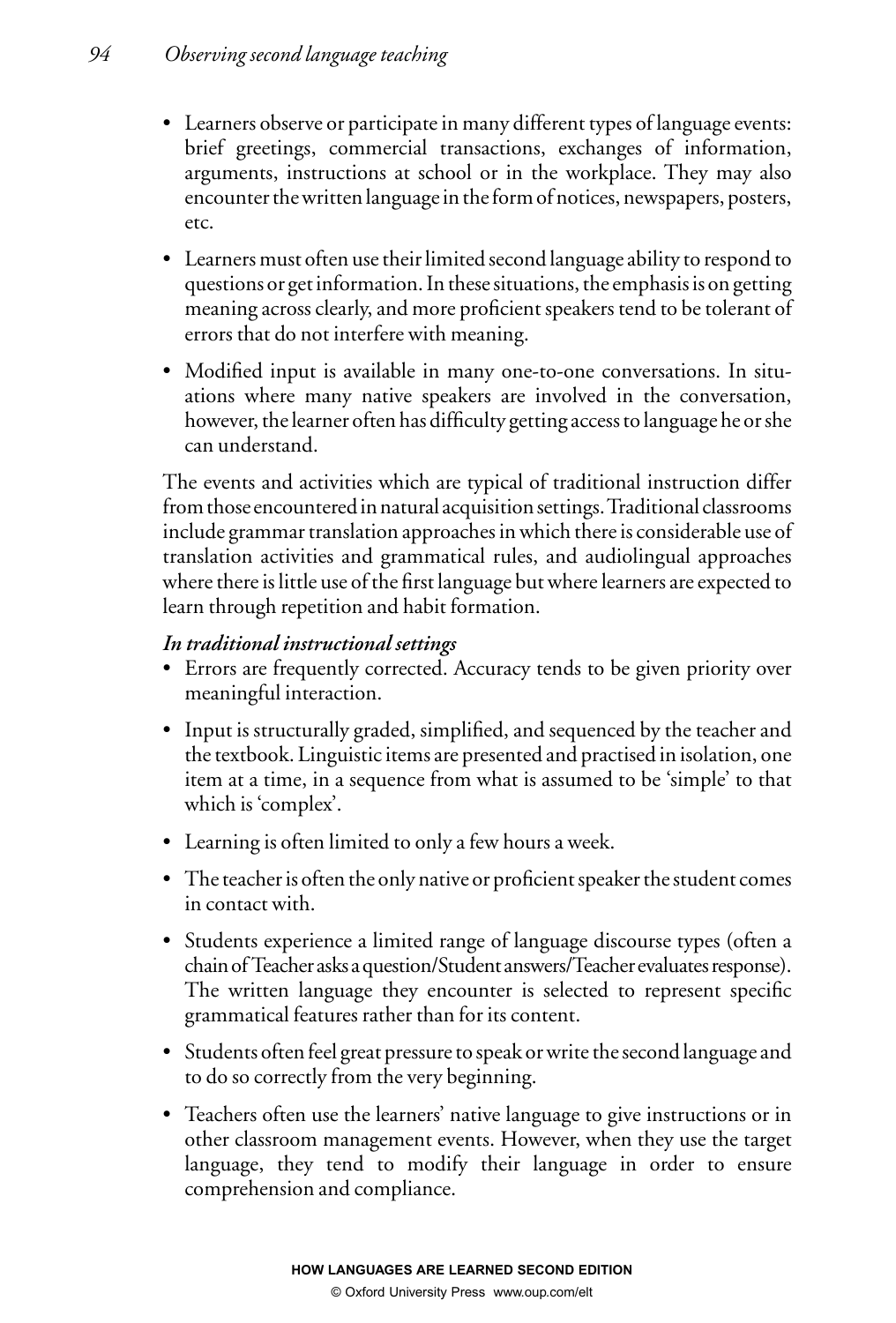Not all language classrooms are alike. The conditions for learning differ in terms of the physical environment, the age and motivation of the students, the amount of time available for learning, and many other variables. Classrooms also differ in terms of the principles which guide teachers in their language teaching methods and techniques. Designers of communicative language teaching programs have sought to replace some of the characteristics of traditional instruction with those more typical of natural acquisition contexts. The communicative approach is based on innatist and interactionist theories of language learning and emphasizes the communication of meaning both between teacher and students and among the students themselves in group or pair work. Grammatical forms are focused on only in order to clarify meaning. The assumption is that learners can and must do the grammatical development on their own.

### *In communicative instructional settings*

- There is a limited amount of error correction, and meaning is emphasized over form.
- Input is simplified and made comprehensible by the use of contextual cues, props, and gestures, rather than through *structural grading*.
- Learners usually have only limited time for learning. Sometimes, however, subject-matter courses taught through the second language can add time for language learning. A good example of this is immersion courses where most or all the subject-matter is taught to a group of students who are all second language learners.
- Contact with proficient or native speakers of the language is limited. As with traditional instruction, it is often only the teacher who is a proficient speaker. Learners have considerable exposure to the interlanguage of other learners. This naturally contains errors which would not be heard in an environment where the interlocutors are native speakers.
- A variety of discourse types are introduced through stories, role playing, and the use of 'real-life' materials such as newspapers, television broadcasts, and field trips.
- There is little pressure to perform at high levels of accuracy, and there is often a greater emphasis on comprehension than on production, especially in the early stages of learning.
- Modified input is a defining feature of this approach to instruction. The teacher in these classes makes every effort to speak to students in a level of language they can understand. In addition, other students speak a simplified language.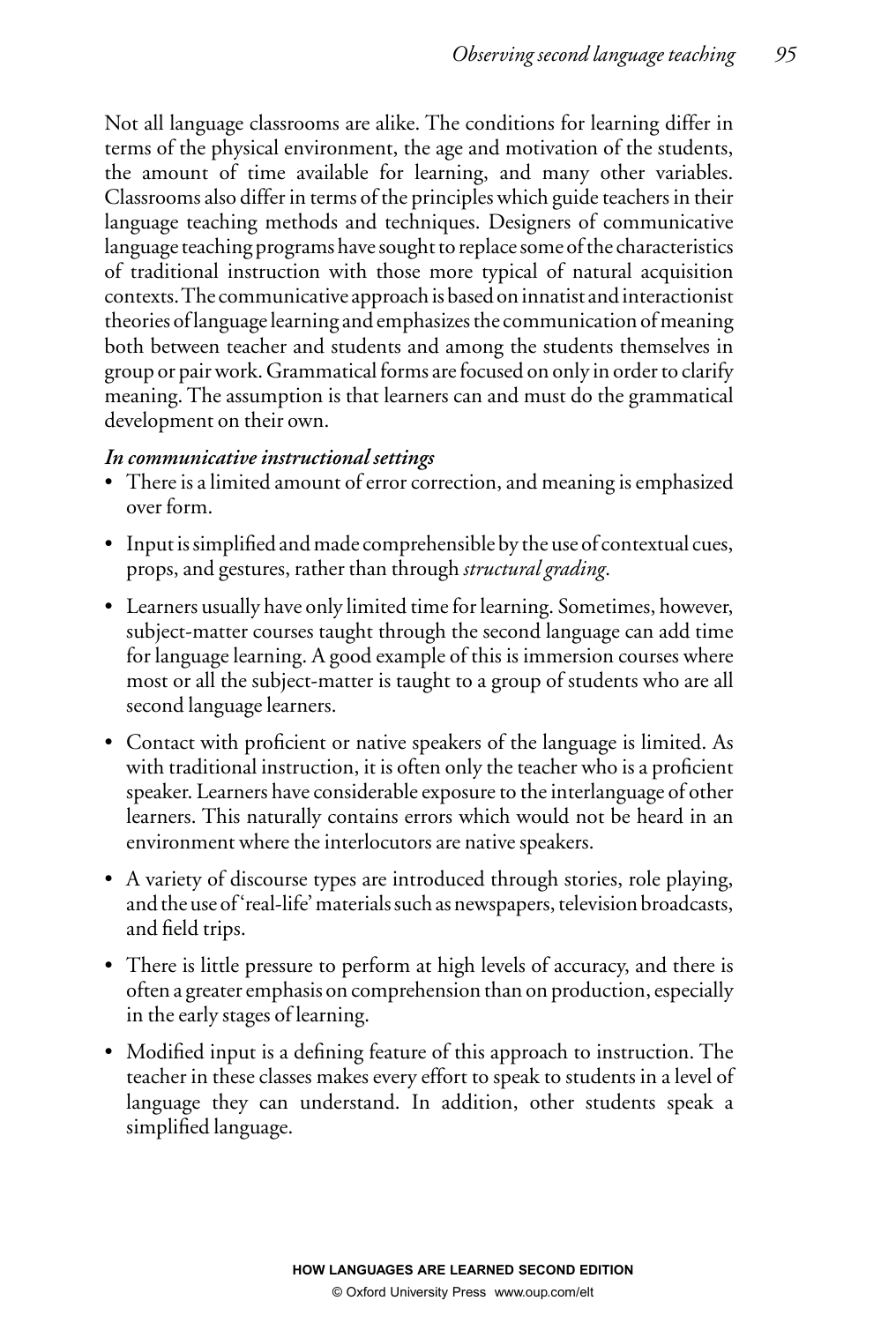# *Activity*

## **Classroom comparisons: teacher–student interactions**

In this activity we are going to look at transcripts from two classrooms, one using a structure-based approach to teaching, and the other a communicative approach. Structure-based approaches emphasize language form through either metalinguistic instruction (for example, grammar translation) or pattern practice (for example, audiolingual).

With each transcript, there is a chart for you to check off whether certain things are happening in the interaction, from the point of view of the teacher and of the students. Before you begin reading the transcripts, study the following definitions of the categories used in the grids:

| 1 Errors                 | Are there errors in the language of either the<br>teacher or the students?                                                                          |
|--------------------------|-----------------------------------------------------------------------------------------------------------------------------------------------------|
| 2 Error correction       | When grammatical errors are made, are they<br>corrected? By whom?                                                                                   |
| 3 Genuine questions      | Do teachers and students ask questions to<br>which they don't know the answer in advance?                                                           |
| 4 Display questions      | Do teachers ask questions they know the<br>answers to so that learners can display their<br>knowledge of the language (or lack of it)?              |
| 5 Negotiation of meaning | Do the teachers and students work to<br>understand what the other speakers are saying?<br>What efforts are made by the teacher? By the<br>students? |
|                          | 6 Metalinguistic comments Do the teachers and students talk about<br>language, in addition to using it to transmit<br>information?                  |

In the following excerpts, T represents the teacher, S represents a student. (The classroom examples in this chapter come from unpublished data collected by P. M. Lightbown, N. Spada, and B. Barkman.)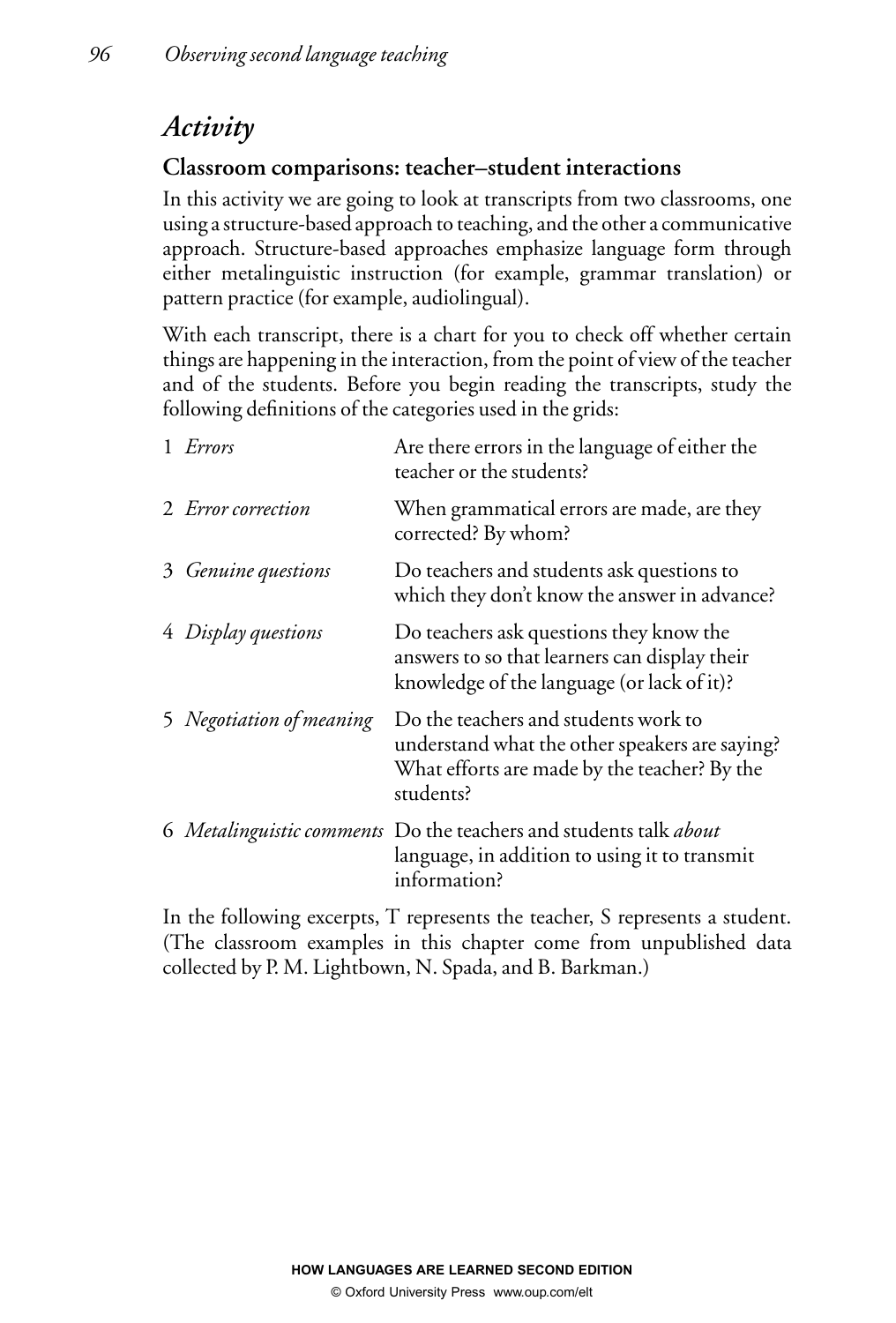|                         | <b>Teacher</b> | <b>Student</b> |
|-------------------------|----------------|----------------|
| Errors                  |                |                |
| Feedback on errors      |                |                |
| Genuine questions       |                |                |
| Display questions       |                |                |
| Negotiation of meaning  |                |                |
| Metalinguistic comments |                |                |

## *Classroom A: A structure-based approach* (Students in this class are 15-year-old French speakers.)

**Photocopiable** © Oxford University Press

- **T** OK, we finished the book––we finished in the book Unit 1, 2, 3. Finished. Workbook 1, 2, 3. So today we're going to start with Unit 4. Don't take your books yet, don't take your books. In 1, 2, 3 we worked in what tense? What tense did we work on? OK?
- **S** Past
- **T** In the past––What auxiliary in the past?
- **S** Did
- **T** Did (writes on board '1–2–3 Past'). Unit 4, Unit 4, we're going to work in the present, present progressive, present continuous––OK? You don't know what it is?
- **S** Yes
- **T** Yes? What is it?
- **S** Little bit
- **T** A little bit
- **S** . . .
- **T** Eh?
- **S** Uh, present continuous
- **T** Present continuous? What's that?
- **S** e–n–g
- **T** i–n–g
- **S** Yes
- **T** What does that mean, present continuous? You don't know? OK, fine. What are you doing, Paul?
- **S** Rien [nothing]
- **T** Nothing?
- **S** Rien––nothing
- **T** You're not doing anything? You're doing *something*!
- **S** Not doing anything.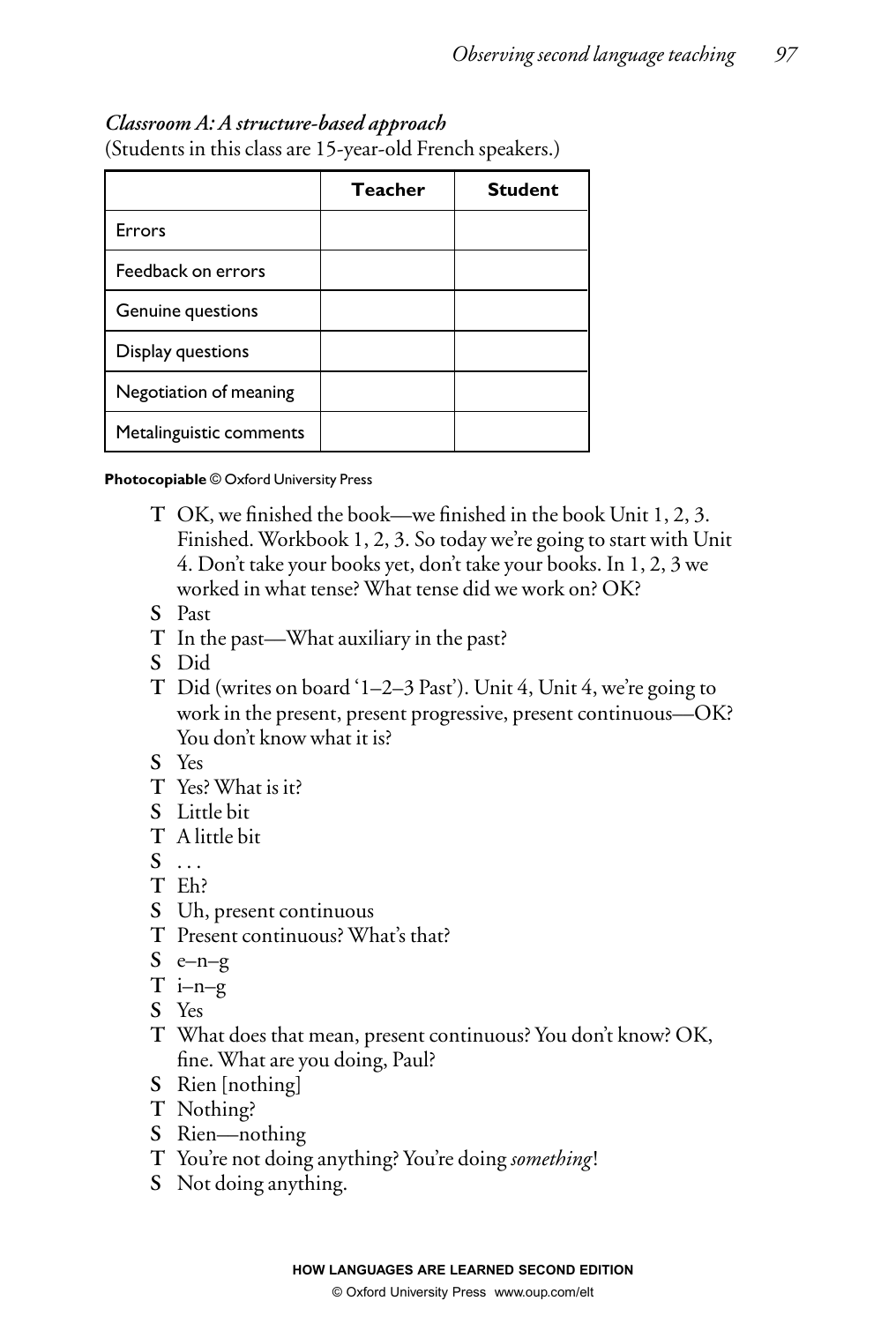- **T** You're doing *something*!
- **S** Not doing anything.
- **T** You're doing something––Are, are you listening to me? Are you talking with Marc? What are you doing?
- **S** No, no––uh––listen––uh––
- **T** Eh?
- **S** to you
- **T** You're you're listening to me.
- **S** Yes
- **T** Oh. (writes 'What are you doing? I'm listening to you' on the board)
- **S** Je––
- **T** What are you––? You're excited.
- **S** Yes
- **T** You're playing with your eraser. (writes 'I'm playing with my eraser' on the board). Would you close the door please, Bernard? Claude, what is he doing?
- **S** Close the door
- **T** He is closing the door. (writes 'He's closing the door' on the board) What are you doing, Mario?
- **S** Moi, I listen to you.
- **T** You're listening to me.
- **S** Yes
- **T** OK. Are you sleeping or are you listening to me?
- **S** I don't––moiti––moiti––, half and half.
- **T** Half and half, half sleeping, half listening.

### *Classroom B: A communicative approach*

(Students in this class are 10-year-old French speakers. In this activity, they are telling their teacher and their classmates what 'bugs' them. They have written 'what bugs them' on a card or paper which they hold while speaking.)

|                         | Teacher | <b>Student</b> |
|-------------------------|---------|----------------|
| Errors                  |         |                |
| Feedback on errors      |         |                |
| Genuine questions       |         |                |
| Display questions       |         |                |
| Negotiation of meaning  |         |                |
| Metalinguistic comments |         |                |

**Photocopiable** © Oxford University Press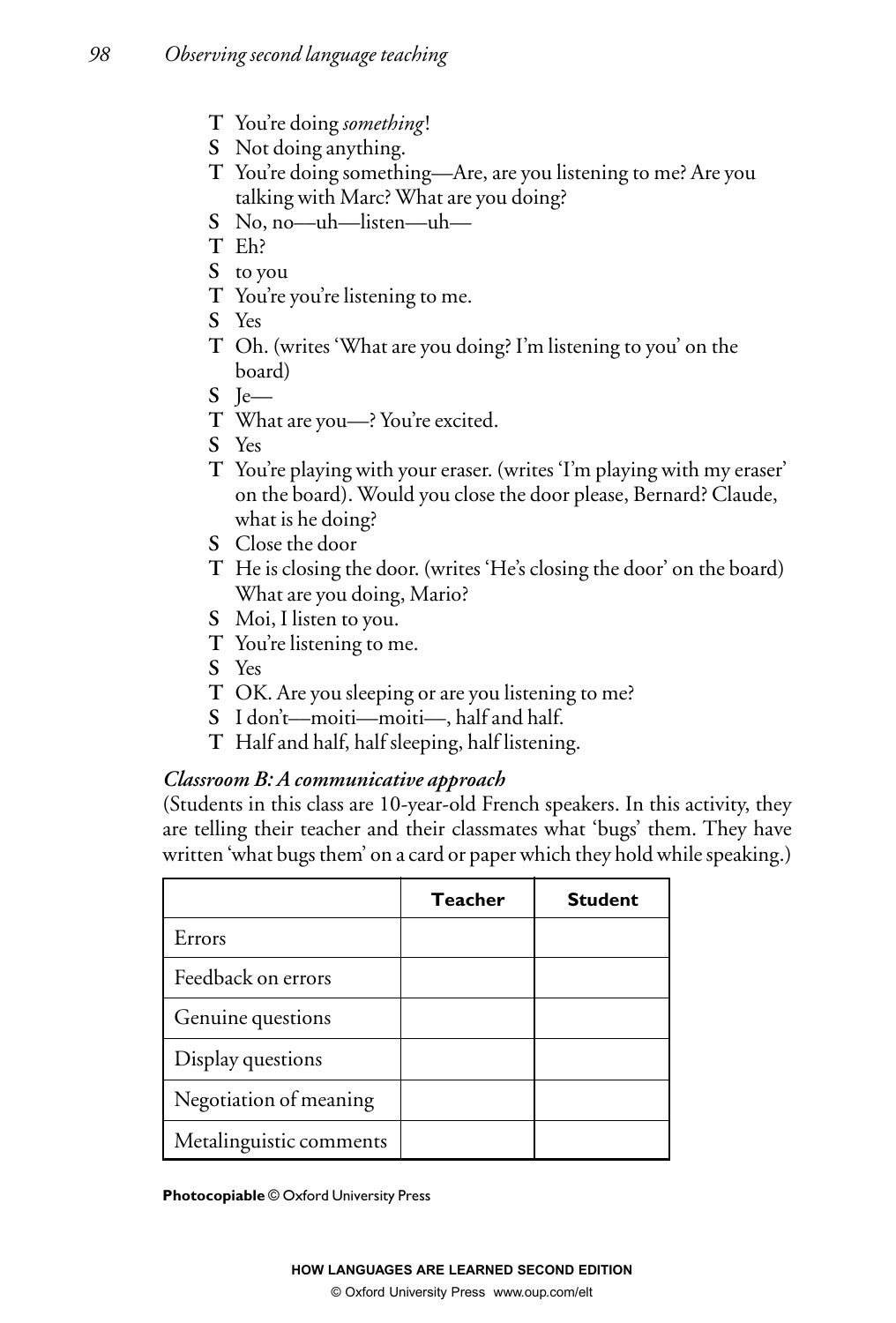- **S** It bugs me when a bee string me.
- **T** Oh, when a bee stings me.
- **S** Stings me.
- **T** Do you get stung often? Does that happen often? The bee stinging many times?
- **S** Yeah.
- **T** Often? (Teacher turns to students who aren't paying attention) OK. Sandra and Benoît, you may begin working on a research project, hey? (Teacher turns her attention back to 'What bugs me')
- **S** It bugs me (inaudible) and my sister put on my clothes.
- **T** Ah! She borrows your clothes? When you're older, you may appreciate it because you can switch clothes, maybe. (Turns to check another student's written work) Mélanie, this is yours, I will check.––OK. It's good.
- **S** It bugs me when I'm sick and my brother doesn't help me––my––my brother, 'cause he––me––
- **T** OK. You know––when (inaudible) sick, you're sick at home in bed and you say, oh, to your brother or your sister: 'Would you please get me a drink of water?'––'Ah! Drop dead!' you know, 'Go play in the traffic!' You know, it's not very nice. Martin!
- **S** It bug me to have––
- **T** It bugs me. It bug*zz* me.
- **S** It bugs me when my brother takes my bicycle. Every day.
- **T** Every day? Ah! Doesn't your bro––'(inaudible) his bicycle? Could his brother lend his bicycle? Uh, your brother doesn't have a bicycle?
- **S** Yeah! A new bicycle (inaudible) bicycle.
- **T** Ah, well. Talk to your mom and dad about it. Maybe negotiate a new bicycle for your brother.
- **S** (inaudible)
- **T** He has a new bicycle. But his brother needs a new one too.
- **S** Yes!
- **T** Hey, whoa, just a minute! Jean?
- **S** Martin's brother has––
- **T** Martin, who has a new bicycle? You or your brother?
- **S** My brother.
- **T** And you have an old one.
- **S** (inaudible)
- **T** And your brother takes your old one?
- **S** (inaudible) bicycle
- **T** His bicycle! How old is your brother?
- **S** March 23.
- **T** His birthday?
- **S** Yeah!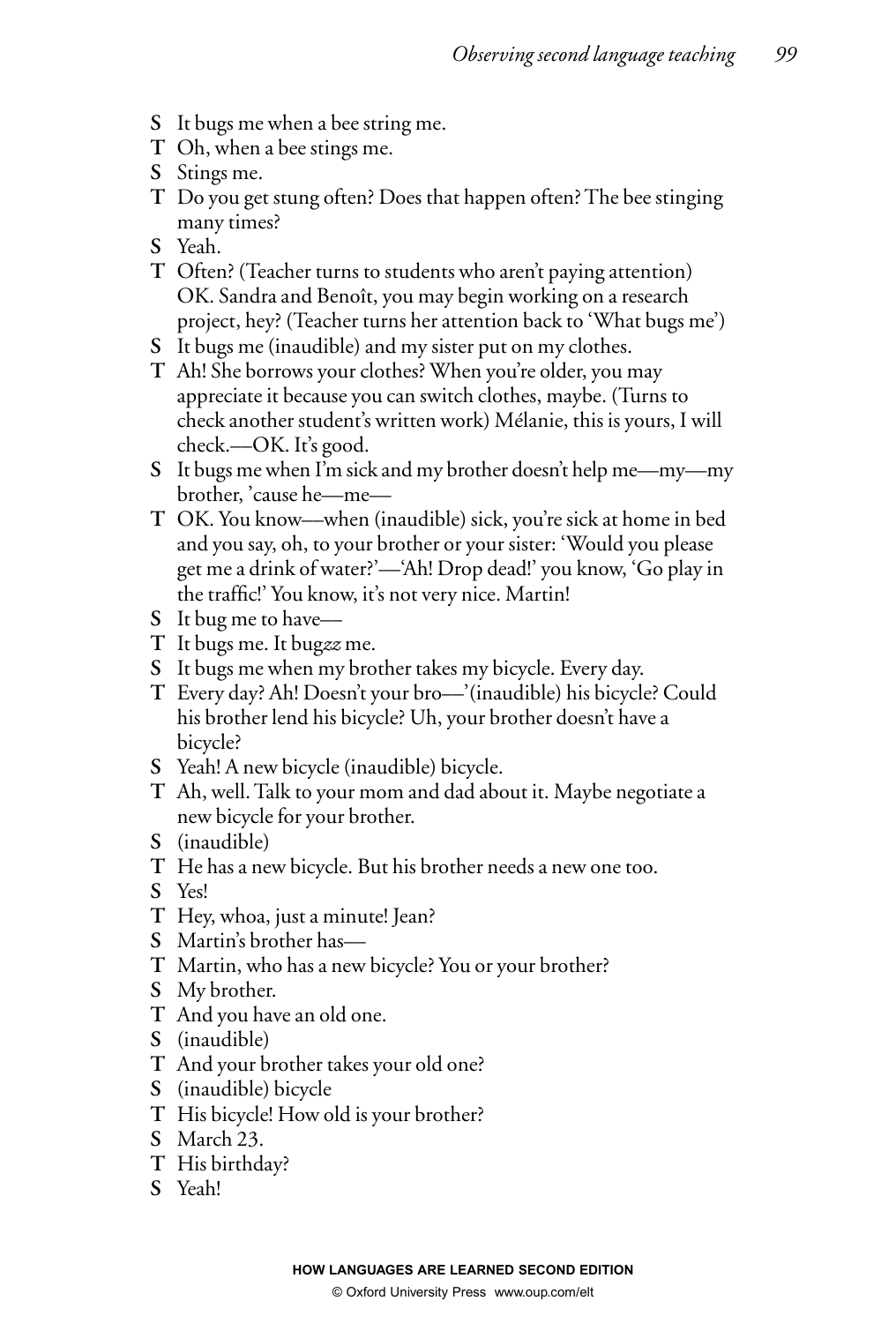- **T** And how old was he?
- **S** Fourteen.
- **T** Fourteen. Well, why don't you tell your brother that when he takes your bike you will take his bike. And he may have more scratches than he figures for. OK?

## **Characteristics of input in the two classrooms**

## *Classroom A*

- **1** Errors: Very few on the part of the teacher. However the teacher's speech does have some peculiar characteristics typical of this type of teaching, for example, the questions in statement form––often asked with dramatic rising intonation (for example, 'You don't know what it is?'). It's hard to say whether students make errors, because they say as little as possible.
- **2** Error correction: Yes, whenever students *do* make errors, the teacher reacts.
- **3** Genuine questions: Yes, a few, but they are almost always related to classroom management. No questions from the students.
- **4** Display questions: Yes, almost all of the teacher's questions are of this type. Interestingly, however, the students sometimes interpret display questions as genuine questions (T: What are you doing, Paul? S: Rien.). The teacher wants students to produce a sentence—any sentence—in the 'present continuous' but the student worries that he's about to get in trouble for doing 'nothing'.
- **5** Negotiation of meaning: Very little, learners have no need to paraphrase or request clarifications, and no opportunity to determine the direction of the discourse; the teacher is only focused on the formal aspects of the learners' language. All the effort goes into getting students to produce a sentence with the present continuous form of the verb.
- **6** Metalinguistic comments: Yes, this is how the teacher begins the lesson and lets the students know what really matters!

### *Classroom B*

- **1** Errors: Yes, when students speak but hardly ever when the teacher does. Nevertheless, the teacher's speech also contains incomplete sentences, simplified ways of speaking, and an informal speech style.
- **2** Error correction: Yes, sometimes the teacher repeats what the student has said with the correct form (for example, 'he bug*zz* me'––pointing out the third person singular). However, this correction is not consistent or intrusive as the focus is primarily on letting students express their meanings.